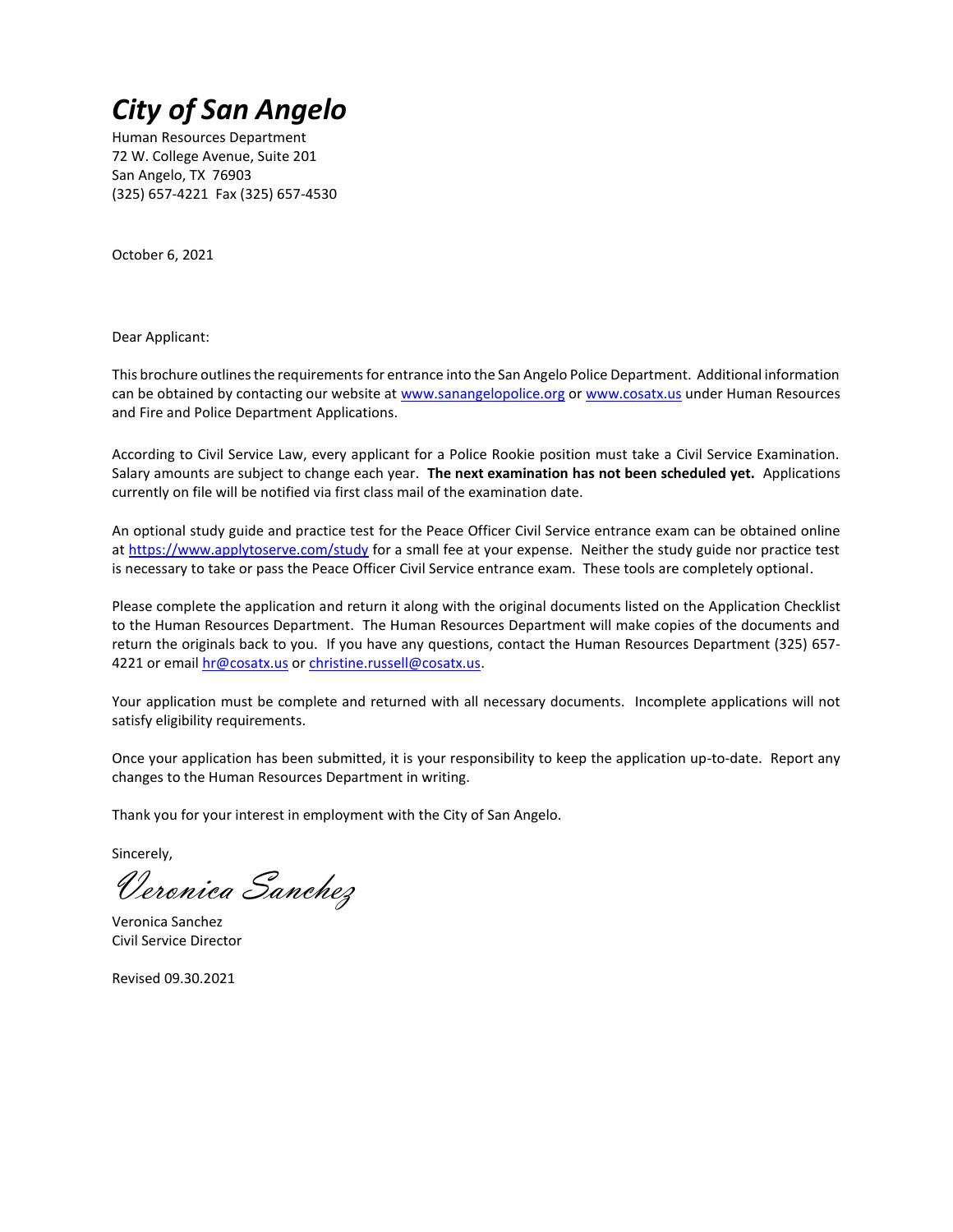# FOLLOW THE INSTRUCTIONS FOR SUBMITTING AN APPLICATION

- 1. Complete the application.
- 2. All documents (if applicable) must be submitted with your application.
- 3. You **MUST** submit originals. The Human Resources Department will make copies of your original documents.

## **APPLICATION CHECKLIST**

(Arrange documents in the following order)

- 1. Application signed and dated by applicant
- 2. Completed Screening Questionnaire
- \_\_\_\_\_ 3. Driver's License
- 4. Social Security Card
- \_\_\_\_\_ 5. Birth Certificate (must have seal from the Bureau of Vital Statistics) or Naturalization Certificate

## **EDUCATION:**

- \_\_\_\_\_ 6. High School Diploma **or**
- 7. High School equivalency certificate (GED)
- 8. High School Transcript
- 9. GED Transcript
- 10. College Diploma(s)
- \_\_\_\_\_ 11. College Transcript(s) must submit official transcripts for all colleges/universities attended. All official transcripts will be retained
	- 12. Any Technical School Certificates/Licenses

**MILITARY:** List all periods of service.

- \_\_\_\_\_ 13. Individuals with military service MUST provide a copy of their discharge papers (DD 214 Form) for each period of service indicating HONORABLE to be eligible for Veteran's points.
- 14. Applicants currently in the reserves/national guard MUST submit a letter from their Commanding Officer indicating good standing to be eligible for Veteran's points.

## IMPORTANT MINIMUM QUALIFICATIONS

In order to meet the necessary minimum qualifications set out by the Texas Commission of Law Enforcement Officers Standards and Education, all applicants must meet the following minimum qualifications:

- 1. Applicants must have a high school diploma, or a GED, or 12 semester hours credit from an accredited college or university, or an honorable discharge from the armed forces after 24 months of active duty service;
- 2. Have not been and not currently on court-ordered community supervision or probation for any criminal offense above the grade of Class B misdemeanor or a Class B misdemeanor within the last 10 years;
- 3. Not currently under indictment for any criminal offense;
- 4. Have not ever been convicted of an offense above the grade of a Class B misdemeanor, or a Class B misdemeanor within the last 10 years;
- 5. Have never been convicted of any family violence offense and not prohibited by state or federal law from operating a motor vehicle or possessing firearms or ammunition;
- 6. Have no illegal drug use in the previous 2 years; and
- 7. Be a U.S. Citizen.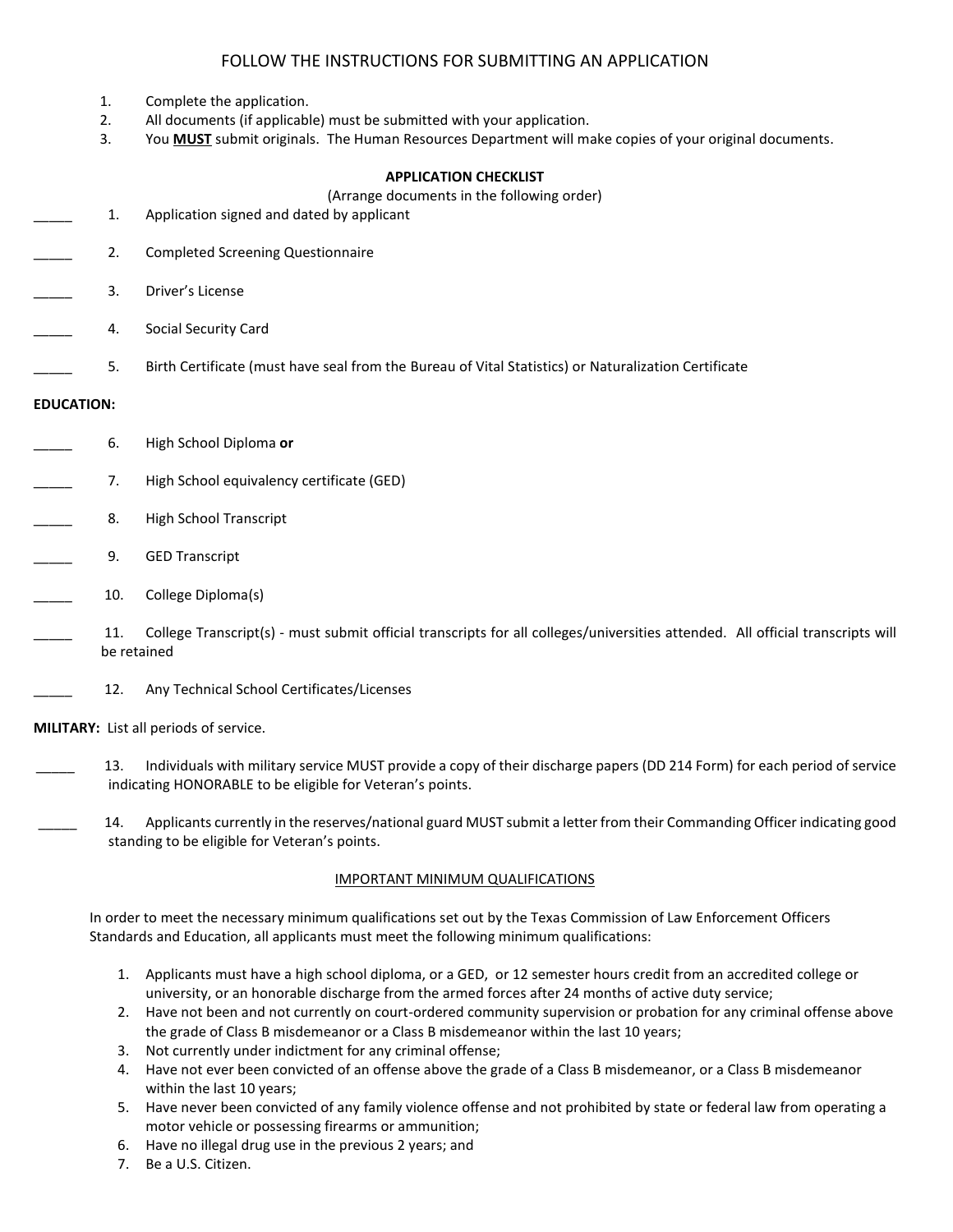### **PREFACE**

In 1947, the Texas Legislature passed a law allowing each city the opportunity to vote "for" or "against" civil service for fire and police. The citizens of San Angelo elected the civil service system for fire and police in 1948 and in the fall of 1948, the Civil Service Commission was established in San Angelo.

The Civil Service Commission has established rules and procedures governing its operation in compliance with the state law, which is found in the Texas Local Government Code Chapter 143.

The commission shall provide for open, competitive and free entrance examinations to provide eligibility lists for beginning positions in the fire and police departments. The examinations are open to each person who makes a proper application and meets the requirements prescribed by this chapter.

As you embark on your quest to become a police officer, we wish you success, remembering that many individuals have preceded you and are yet to follow you and that each individual has an equal chance to succeed.

# **THE CIVIL SERVICE COMMISSION HUMAN RESOURCES DEPARTMENT 72 W. COLLEGE AVENUE, SUITE 201 SAN ANGELO, TEXAS 76903 (325) 657-4221**

## **SAN ANGELO POLICE COMMUNITY SERVICES 301 W. BEAUREGARD AVENUE, SUITE 205 SAN ANGELO, TEXAS 76903 (325) 657-4331**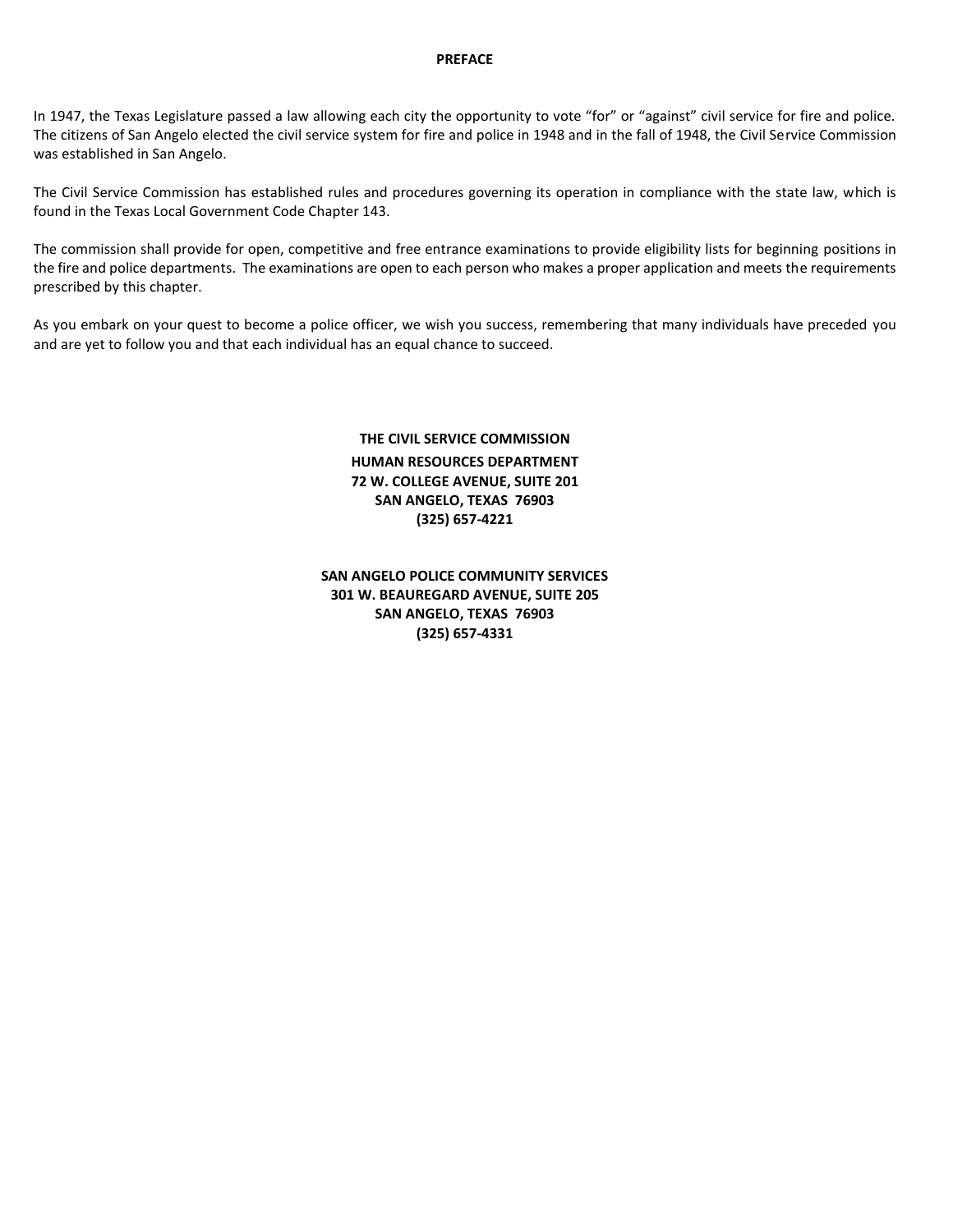#### **BASIC REQUIREMENTS TO BE MET**

The police service of the City of San Angelo is under the State's Civil Service Statutes for Municipal Government (Texas Local Government Code Chapter 143). Each applicant must meet certain requirements to become a police officer.

The City of San Angelo has a non-discriminatory policy which states:

*The City will not discriminate in its Human Resources selection, or hiring, training, or promotions with regards to race, color, religion, sex, or national origin as defined in Title VII of the Civil Rights Act of 1964, as amended.*

#### **DO YOU MEET THE MINIMUM REQUIREMENTS OUTLINED BELOW?**

AGE: Generally, twenty-one (21) is the minimum age and forty-five (45) is the maximum age for applicants. However, state and federal law provide an exception to the minimum age. A person who is 45 years of age or older may not be certified for a beginning position in a police department. An applicant younger than twenty-one should contact the Human Resources Department at (325) 657-4221 for more information regarding age limits.

*EDUCATION:* All applicants must have a high school diploma or a GED certificate. Applicants must be able to intelligently read and write the English language. This requirement must be met before the applicant can take the exam.

*CHARACTER & BACKGROUND:* All applicants must be of good moral character with temperate habits. Applicants with a felony conviction will not be accepted under the state laws nor will applicants who were former civil service employees dismissed for misconduct or disciplinary reasons. Applicants with illegal drug use in the previous 2 years will not be eligible to apply.

PHYSICAL EXAMINATION: The city's Human Resources Department will make appointments for physical examinations of the candidates beginning at the top of the roster. A candidate who does not pass the physical examination will be dropped from the roster.

*PHYSICAL CONDITION:* All applicants must pass a rigid physical examination before employment. The candidate must have adequate strength for rescue drag and demonstrate good cardiovascular endurance. The candidate must be able to lift 93 lbs.

*EYESIGHT:* Eyesight must be correctable to 20/30 in each eye binocularly. The maximum uncorrected visual acuity is 20/200. Must be able to successfully pass the Ishihara color-blind test.

*HEIGHT:* There is no height requirement; however, there is a maximum and minimum weight to height ratio based upon insurance actuarial tables since obese applicants could be rejected under the physical exam.

#### **WITH MINIMUM REQUIREMENTS MET, WHAT DO YOU DO TO APPLY?**

*APPLICATION:* Complete the application and return it to the Human Resources Department. If you make an application before an examination is announced, the Human Resources Department will notify you by mail (at the address on the application) when and where the examination will be held.

When you submit your application, you should have the following items attached:

- 1. The application form must be completed and signed.
- 2. Additional application sheets should be attached to explain items on the form where you do not have enough space. Under employment, you must include all your employment for the last ten years.
- 3. Your high school diploma or GED certificate.
- 4. Your high school transcript or GED transcript.
- 5. Your college degree(s).
- 6. Your college transcript(s).
- 7. Your technical school certificate(s).
- 8. A certified copy of your birth certificate or naturalization certificate. Birth certificate must have a seal from the Bureau of Vital Statistics. NOTE: The copy from the hospital with footprints on the back WILL NOT SUFFICE.
- *9.* MILITARY SERVICE DD FORM 214 A copy of honorable discharge papers. Applicants currently in the reserves are to attach a letter from their commanding officer indicating good standing. *This information will determine if you are eligible for veterans' points.*
- 10. Your driver's license.
- 11. Your social security card.

Incomplete applications will not satisfy eligibility requirements.

Applications once filed remain the property of the City and are not returned under any circumstances. You **MUST** submit original documents and the Human Resources staff will make copies.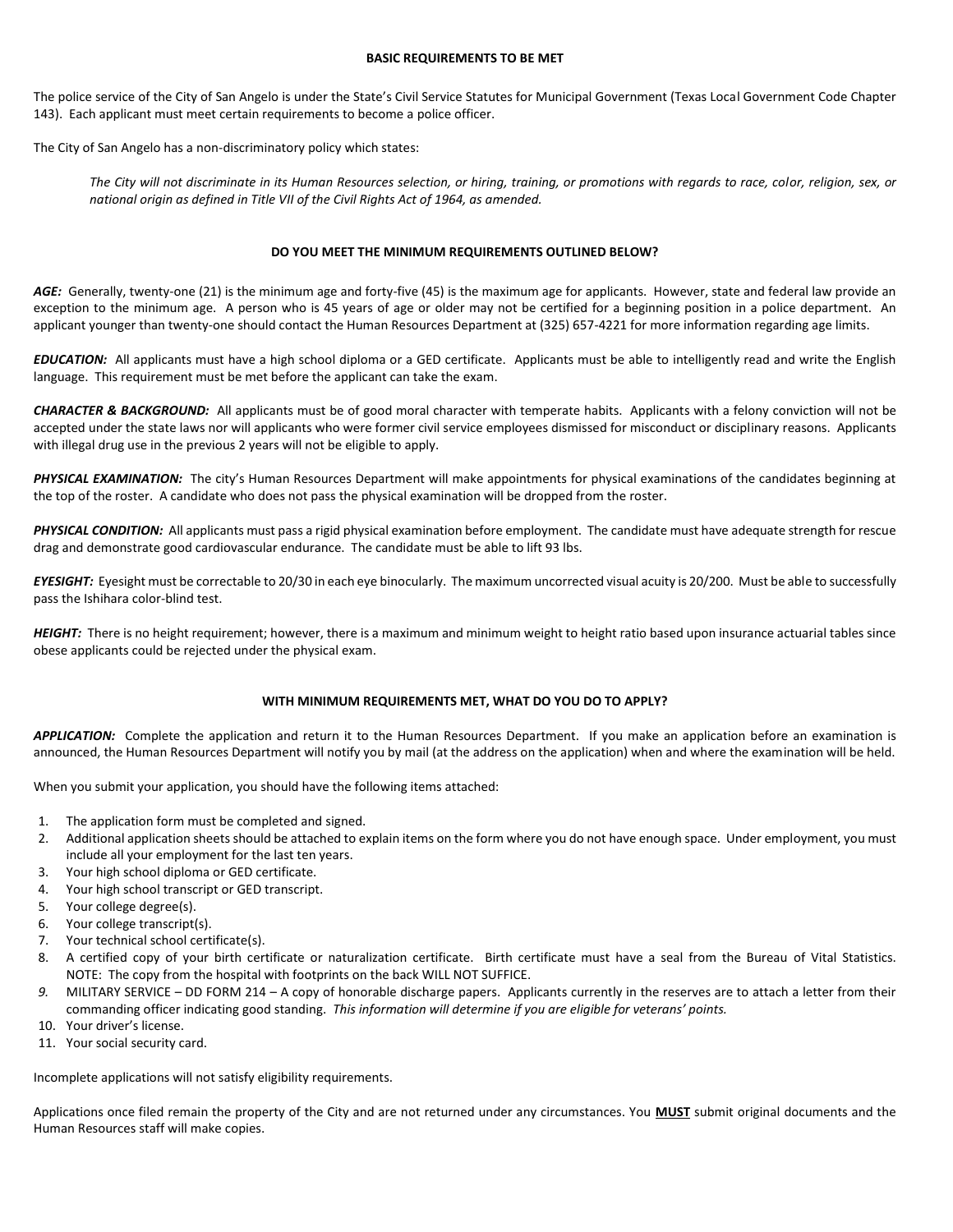*WRITTEN EXAMINATION:* The written examination tests applicants in reading comprehension and writing skills related to police work. Each applicant's grade on the written examination is to be based on a maximum grade of 100% determined entirely by the correctness of answers to the questions. Minimum passing grade is 70% and each applicant must pass the examination in order to be placed on the eligibility list. The grade that goes on the eligibility list is computed by the applicant's written examination grade being added to any veterans' preference points earned. Your exam will be graded within a week of the exam and you will be notified by mail.

*CREDIT CHECK:* Each applicant will have his/her credit checked by a background investigator. If you have any problems with your credit, it is suggested that you talk with the credit bureau and try to correct the problem.

*BACKGROUND INVESTIGATION:* Each candidate will have a complete background check by the police department's background investigators. Your background will include a driver's license check, criminal history, and inquiries to people who know you and your character, such as references, neighbors, etc.

*CRIMINAL RECORD:* Candidate must not have been convicted of a misdemeanor offense above the grade of a Class C Misdemeanor within the last ten years.

*DRIVING RECORD:* During the last three years, an individual must not have: 1) a DWI conviction; 2) more than three moving violations; or 3) more than two moving violations and one chargeable accident.

POLYGRAPH EXAMINATION: A polygraph examination will be administered to all police recruit finalists to verify application and background information.

*ORAL INTERVIEW:* After successfully passing the written examination, credit check, background investigation, and polygraph, an oral interview will be held before a board consisting of the police chief, police department officers, and the civil service director.

*PSYCHOLOGICAL EVALUATION:* All applicants for beginning positions who have successfully passed all phases will undergo a psychological and an emotional health examination.

#### *HIRING PROCEDURES*

*ELIGIBILITY ROSTER:*After successfully completing the written examination, you become a candidate and your name is placed on the Police Officer Recruit Eligibility Roster. The candidate's placement on this roster is determined by the total points accumulated from the written examination and veteran's preference points. Five (5) extra points are given to veterans of the armed forces with an **HONORABLE** discharge; or active reserves indicating good standing from their commanding officer. The candidate with most points is listed first on the eligibility roster and so-forth in descending order of total points. This eligibility roster is good for one (1) year unless all the candidates are hired before the end of the year. If at any point you fail the credit check, background investigation, or oral examination, you will be dropped from the roster and notified.

*HIRE DATE:*As the Police Chief needs new Human Resources, the Chief selects the candidate to be hired from the eligibility roster. Normally, the individual with the highest score is selected first. A candidate may be "bypassed" by the chief. If a candidate is "bypassed" three times, he/she will be dropped from the roster. When a candidate is selected he/she will be notified by the Civil Service Director to report for duty on a specified date.

#### \*\*\*\*\*\*\*\*\*\*\*\*\*\*\*\*\*\*\*\*\*

#### *EQUAL OPPORTUNITY EMPLOYER*

#### **\*\*\*\*\*\*\*\*\*\*\*\*\*\*\*\*\*\*\*\*\***

**ANYONE WHO DOES NOT PASS PART OF THIS ENTRY PROCESS MAY APPLY AGAIN WHEN THE NEXT EXAMINATION IS ANNOUNCED. HOWEVER, THOSE WHO WISH TO TRY AGAIN MUST BEGIN WITH FILING ANOTHER APPLICATION.**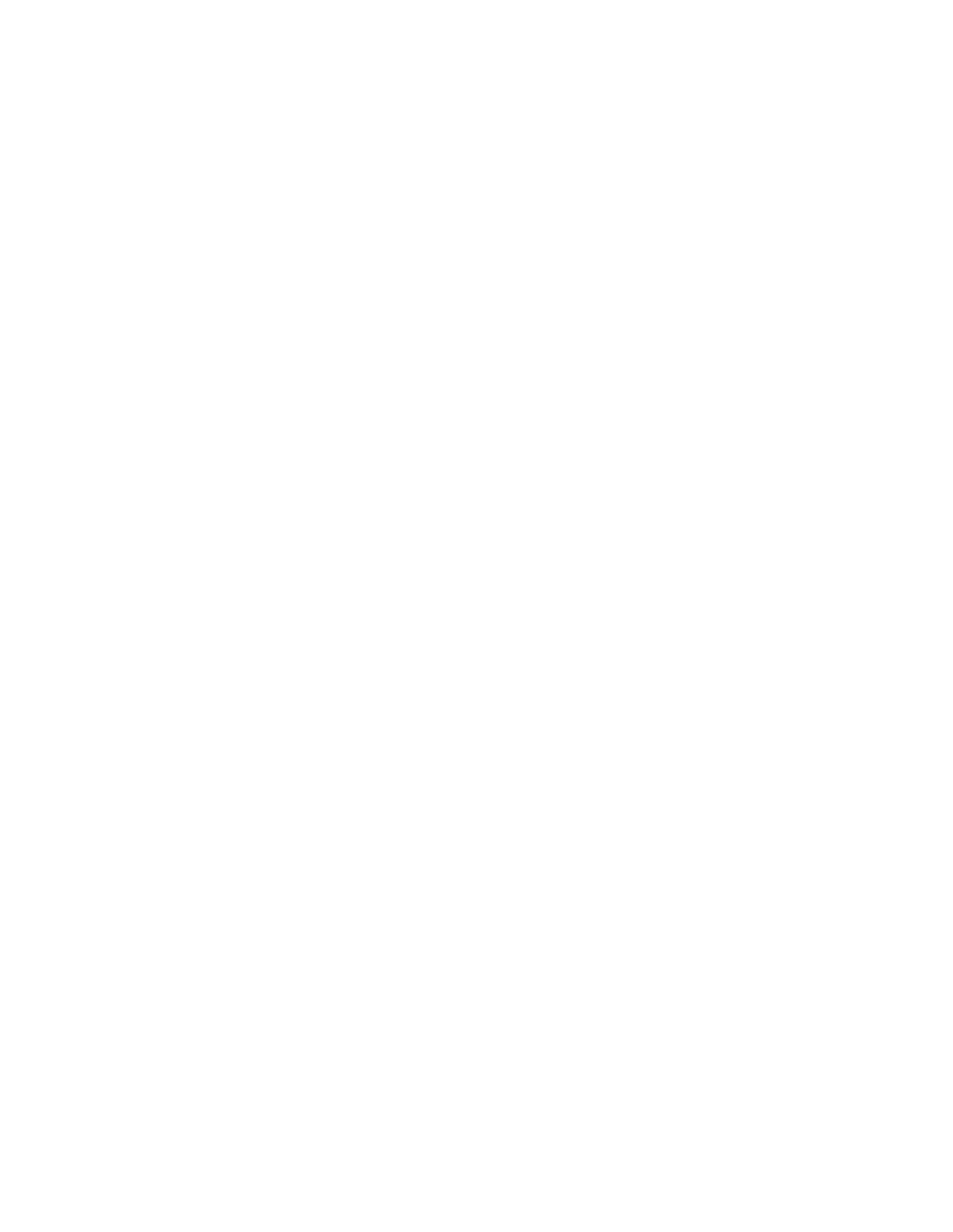

# Employment Application *San Angelo Police Department*



*An Equal Opportunity Employer* Visit us on the Web at [www.cosatx.us](http://www.cosatx.us/) 72 W. College Avenue, Suite 201, San Angelo TX 76903 Phone: (325) 657-4221

Instructions: PLEASE PRINT AND USE BLACK INK ONLY. Complete ALL necessary information. You may be asked to provide additional information on another form. **If a section does not apply, indicate "Not Applicable".** Be sure to sign and date the application.

## **PERSONAL DATA**

| Name: |                            |                                                                                                                                                                                                                                                                                                                                                                                                          |                            | the contract of the contract of the contract of |     |
|-------|----------------------------|----------------------------------------------------------------------------------------------------------------------------------------------------------------------------------------------------------------------------------------------------------------------------------------------------------------------------------------------------------------------------------------------------------|----------------------------|-------------------------------------------------|-----|
|       | Last                       | First                                                                                                                                                                                                                                                                                                                                                                                                    | Middle                     | <b>Social Security Number</b>                   |     |
|       |                            |                                                                                                                                                                                                                                                                                                                                                                                                          |                            |                                                 |     |
|       | <b>Number &amp; Street</b> |                                                                                                                                                                                                                                                                                                                                                                                                          |                            | City State                                      | Zip |
|       |                            |                                                                                                                                                                                                                                                                                                                                                                                                          |                            |                                                 |     |
|       |                            |                                                                                                                                                                                                                                                                                                                                                                                                          |                            |                                                 |     |
|       |                            |                                                                                                                                                                                                                                                                                                                                                                                                          |                            |                                                 |     |
|       |                            |                                                                                                                                                                                                                                                                                                                                                                                                          |                            |                                                 |     |
|       |                            |                                                                                                                                                                                                                                                                                                                                                                                                          |                            |                                                 |     |
|       |                            |                                                                                                                                                                                                                                                                                                                                                                                                          | <b>GENERAL INFORMATION</b> |                                                 |     |
|       |                            |                                                                                                                                                                                                                                                                                                                                                                                                          |                            |                                                 |     |
|       | Type of Driver's License:  |                                                                                                                                                                                                                                                                                                                                                                                                          |                            |                                                 |     |
|       |                            | $\Box$ Class A $\Box$ Class B $\Box$ Class C $\Box$ Class M $\Box$ Class A Commercial $\Box$ Class B Commercial $\Box$ Class C Commercial                                                                                                                                                                                                                                                                |                            |                                                 |     |
|       |                            |                                                                                                                                                                                                                                                                                                                                                                                                          |                            |                                                 |     |
|       |                            | Have you ever been convicted of a MISDEMEANOR or FELONY and/or placed on probation, fined or given a<br>suspended sentence such as deferred adjudication in court? List all cases other than minor traffic violations.<br>PLEASE NOTE: Your record does not constitute an automatic disqualification of employment. FAILURE TO<br>ADMIT CONVICTIONS WILL RESULT IN DISQUALIFICATION OF YOUR APPLICATION. |                            |                                                 |     |
|       |                            | (Check one) $\Box$ Yes $\Box$ No If Yes, please provide the following:                                                                                                                                                                                                                                                                                                                                   |                            |                                                 |     |
|       |                            |                                                                                                                                                                                                                                                                                                                                                                                                          |                            |                                                 |     |
|       |                            |                                                                                                                                                                                                                                                                                                                                                                                                          |                            |                                                 |     |
|       |                            | Date: __/__/___ Charge: ________________________________City/State: ________________________________                                                                                                                                                                                                                                                                                                     |                            |                                                 |     |
|       |                            |                                                                                                                                                                                                                                                                                                                                                                                                          |                            |                                                 |     |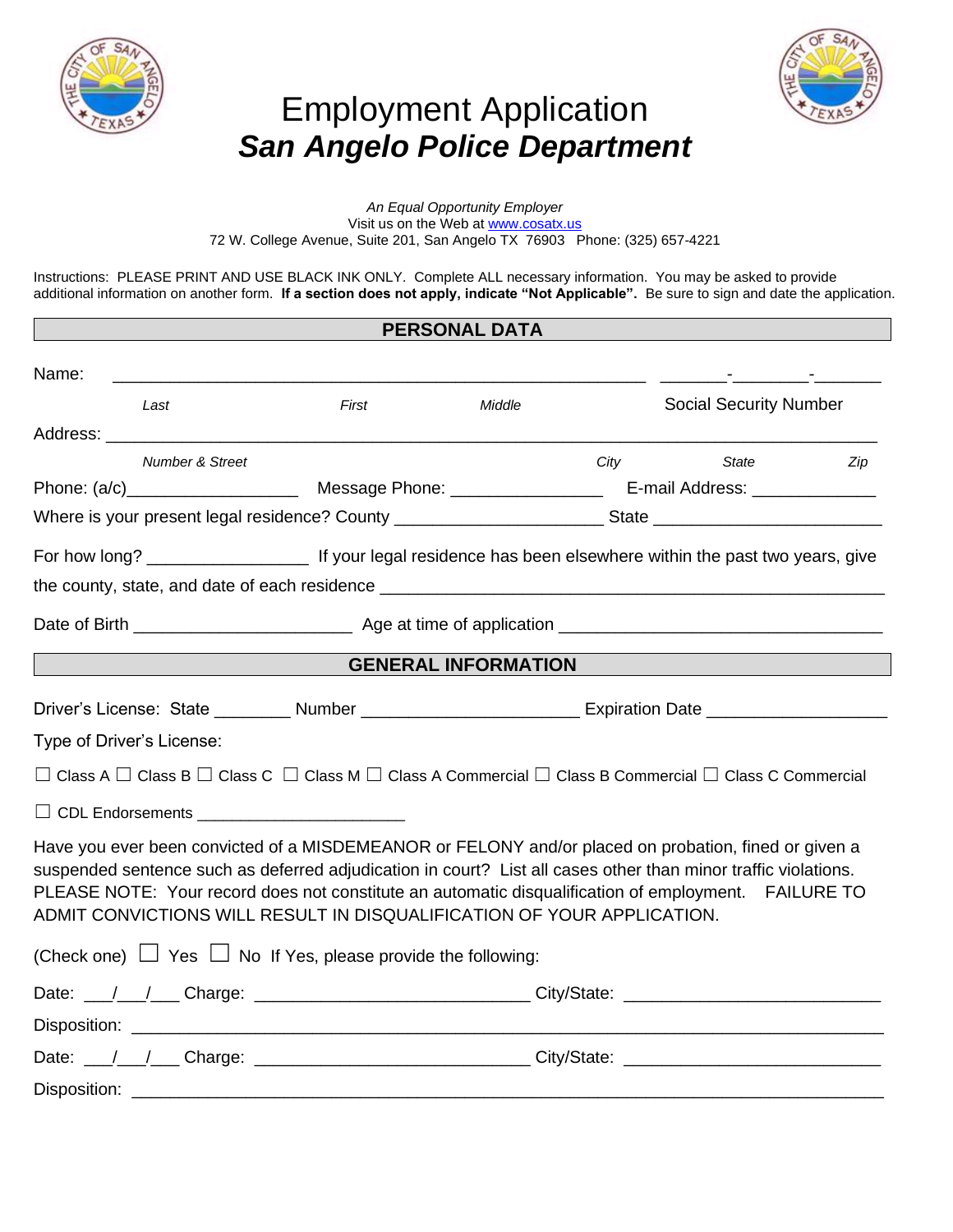|                                        | Do you have any relatives, by blood or by marriage, working for or holding elected office for the City of San Angelo?             |                                                     |                                             |                                              |                                        |                                                |
|----------------------------------------|-----------------------------------------------------------------------------------------------------------------------------------|-----------------------------------------------------|---------------------------------------------|----------------------------------------------|----------------------------------------|------------------------------------------------|
|                                        | $\Box$ Yes $\Box$ No If yes, please indicate:                                                                                     |                                                     |                                             |                                              |                                        |                                                |
|                                        |                                                                                                                                   |                                                     |                                             |                                              |                                        |                                                |
|                                        |                                                                                                                                   |                                                     |                                             |                                              |                                        |                                                |
|                                        | May your current employer be contacted by the City? $\Box$ Yes $\Box$ No $\Box$ Not currently employed                            |                                                     |                                             |                                              |                                        |                                                |
|                                        | Are you legally eligible for employment in the United States? $\Box$ Yes $\Box$ No                                                |                                                     |                                             |                                              |                                        |                                                |
|                                        |                                                                                                                                   |                                                     |                                             |                                              |                                        |                                                |
|                                        |                                                                                                                                   | <b>MILITARY BACKGROUND</b>                          |                                             |                                              |                                        |                                                |
|                                        | MUST submit a letter from their Commanding Officer indicating good standing to be eligible for Veteran's points.                  |                                                     |                                             |                                              |                                        |                                                |
| *Reserve $\Box$ Yes $\Box$ No          | Active □ Yes □ No Branch ________________________Anticipated date of release ______________________<br>*National Guard □ Yes □ No |                                                     |                                             | * Veteran □ Yes □ No                         |                                        |                                                |
|                                        | EDUCATION AND TRAINING                                                                                                            |                                                     |                                             |                                              |                                        |                                                |
|                                        | Circle Highest Grade Completed: 1 2 3 4 5 6 7 8 9 10 11 12                                                                        |                                                     |                                             |                                              |                                        |                                                |
| Check one:                             | □ High School Diploma                                                                                                             | $\Box$ GED                                          |                                             |                                              |                                        |                                                |
| Type of<br><b>School</b>               | <b>Name &amp; Location of School</b>                                                                                              | <b>Semester</b><br><b>Hours</b><br><b>Completed</b> | <b>Graduated</b><br><b>Yes</b><br><b>No</b> | <b>Expected</b><br>Graduation<br><b>Date</b> | Type of<br><b>Diploma</b><br>or Degree | <b>Major/Minor</b><br>Field of<br><b>Study</b> |
| <b>College or</b><br><b>University</b> |                                                                                                                                   |                                                     |                                             |                                              |                                        |                                                |

Indicate the highest license level that you hold: ☐Basic ☐Intermediate ☐Advanced ☐Master

Is your peace officer license current? ☐Yes ☐No If no, explain: \_\_\_\_\_\_\_\_\_\_\_\_\_\_\_\_\_\_\_\_\_\_\_\_\_\_\_\_\_\_\_\_\_\_\_\_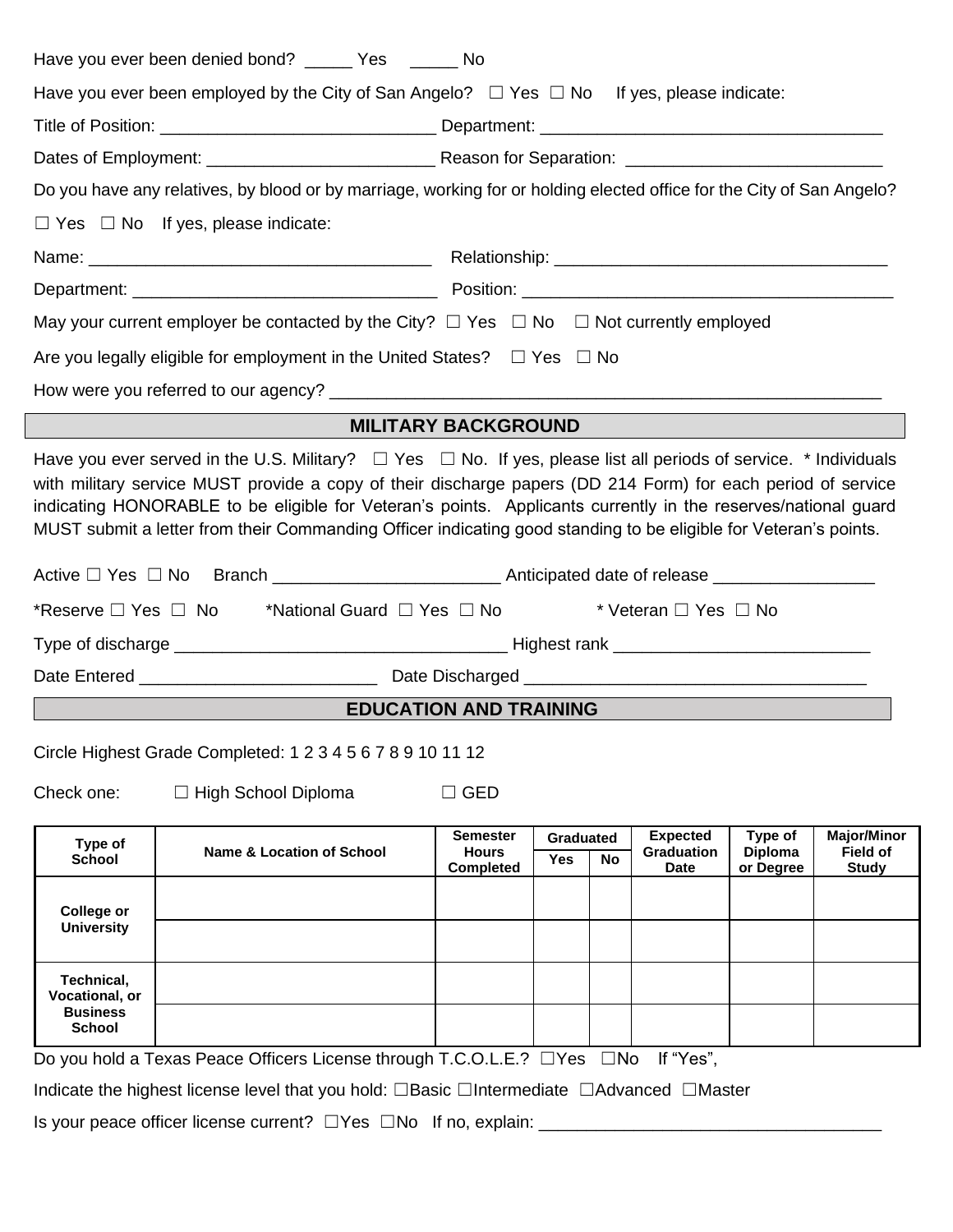If you hold a license, certificate or other specialized certification that is required/related to position for which you are applying, complete the following:

| License/Certification/PID# | Date Issued | Issued by<br>(authority) | <b>Location of Issuing Authority</b><br>(city/state) |
|----------------------------|-------------|--------------------------|------------------------------------------------------|
|                            |             |                          |                                                      |
|                            |             |                          |                                                      |
|                            |             |                          |                                                      |
|                            |             |                          |                                                      |

# **EMPLOYMENT HISTORY**

In the space provided below, give your employment history beginning with your present or most recent employer. List each position held (even those with the same employer), including military, part-time, summer, volunteer work, and any periods of unemployment. Please attach additional copies of this form if necessary.

| <b>Employer:</b>                                        | <b>Start Date</b>                | <b>End Date</b>     |
|---------------------------------------------------------|----------------------------------|---------------------|
| Address/City/State:                                     |                                  |                     |
| Phone:________________________                          | <b>Starting</b><br><b>Salary</b> | <b>Final Salary</b> |
|                                                         |                                  |                     |
|                                                         |                                  |                     |
| Briefly Describe the Nature and Duties of Your Position |                                  |                     |
|                                                         |                                  |                     |
|                                                         |                                  |                     |
|                                                         |                                  |                     |
|                                                         |                                  |                     |
|                                                         |                                  |                     |

| Employer:                                                                | <b>Start Date</b>                | <b>End Date</b>     |
|--------------------------------------------------------------------------|----------------------------------|---------------------|
| <b>Address/City/State:</b>                                               |                                  |                     |
| Job Title: __________________________<br>Phone: ________________________ | <b>Starting</b><br><b>Salary</b> | <b>Final Salary</b> |
|                                                                          |                                  |                     |
| Reason for Leaving:                                                      |                                  |                     |
| Briefly Describe the Nature and Duties of Your Position                  |                                  |                     |
|                                                                          |                                  |                     |
|                                                                          |                                  |                     |
|                                                                          |                                  |                     |
|                                                                          |                                  |                     |
|                                                                          |                                  |                     |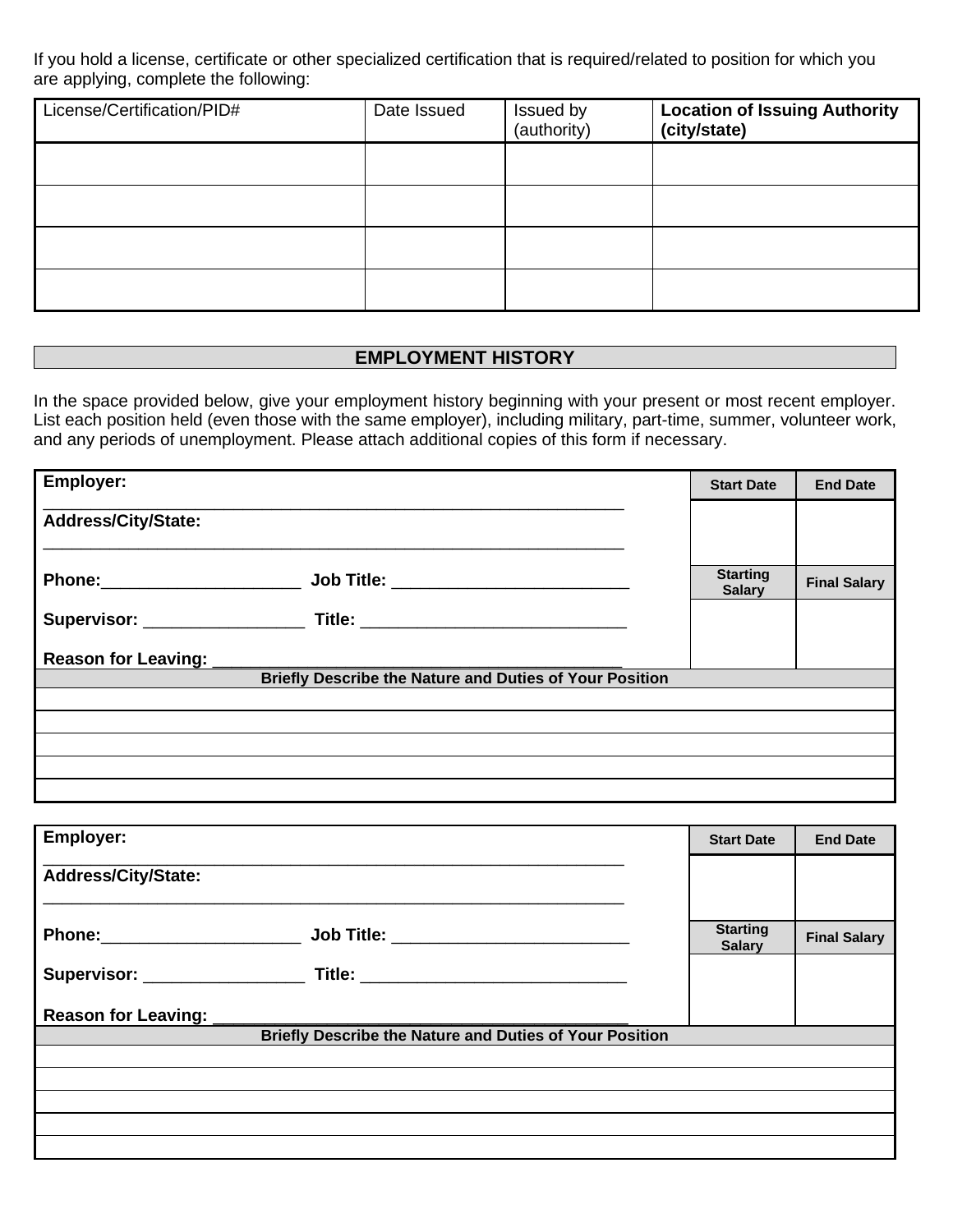| <b>Employer:</b>                                                                 | <b>Start Date</b>                | <b>End Date</b>     |
|----------------------------------------------------------------------------------|----------------------------------|---------------------|
| <b>Address/City/State:</b>                                                       |                                  |                     |
| Phone:_______________________<br><u>Job Title: _____________________________</u> | <b>Starting</b><br><b>Salary</b> | <b>Final Salary</b> |
|                                                                                  |                                  |                     |
| Reason for Leaving: _______________                                              |                                  |                     |
| <b>Briefly Describe the Nature and Duties of Your Position</b>                   |                                  |                     |
|                                                                                  |                                  |                     |
|                                                                                  |                                  |                     |
|                                                                                  |                                  |                     |
|                                                                                  |                                  |                     |
|                                                                                  |                                  |                     |

I, the undersigned, certify that I have read and fully understand this application in its entirety and that the information provided is true and complete to the best of my knowledge. I understand that should any statement I have made proves false, misleading, or erroneous, may result in the rejection of my application or discharge from the City of San Angelo. In submitting this application, I authorize the City of San Angelo to verify all data needed to support this application and to obtain references from my present and past employers. I further understand that this application becomes the property of the City of San Angelo and will not be returned.

I also understand that I will have the right to terminate my employment with the City of San Angelo at any time without notice and for any reason. I understand that the City of San Angelo has the same right according to established personnel policies. If required for the position, I also understand that as a condition of employment I will be subject to one or more of the following: driving record check, criminal history investigation, credit check, medical examination and/or a pre-employment drug-alcohol screening test. An employment offer received from the City is contingent upon favorable information received.

All individuals hired must satisfy the requirements of the Immigration Reform & Control Act of 1986. Proof of citizenship status and employment eligibility must be provided by all new hires.

Signature of Applicant: \_\_\_\_\_\_\_\_\_\_\_\_\_\_\_\_\_\_\_\_\_\_\_\_\_\_\_\_\_\_\_\_ Date of Application: \_\_\_\_\_\_\_\_\_\_\_\_\_\_\_\_\_\_\_

# **APPLICATION RETURN PROCESS:**

You may return your application as follows:

- 1. Return to Human Resources, 72 W. College, Suite 201, San Angelo, TX 76903
- 2. Mail to Human Resources, 72 W. College, Suite 201, San Angelo, TX 76903
- **3. Applications must be received by the deadline date.**

| For Administrative Services Use Only |                    |                                |                             |                |
|--------------------------------------|--------------------|--------------------------------|-----------------------------|----------------|
| Notes:                               |                    |                                |                             |                |
|                                      |                    |                                |                             |                |
| Date of App                          | <b>Time of App</b> | <b>Application received by</b> | <b>Application Complete</b> | <b>PHS</b>     |
|                                      |                    |                                |                             |                |
| <b>Oral Interview</b>                | <b>WTRC</b>        | <b>EHC</b>                     | <b>Hire Date</b>            | Rev. 2/15/2018 |
|                                      |                    |                                |                             |                |
|                                      |                    |                                |                             |                |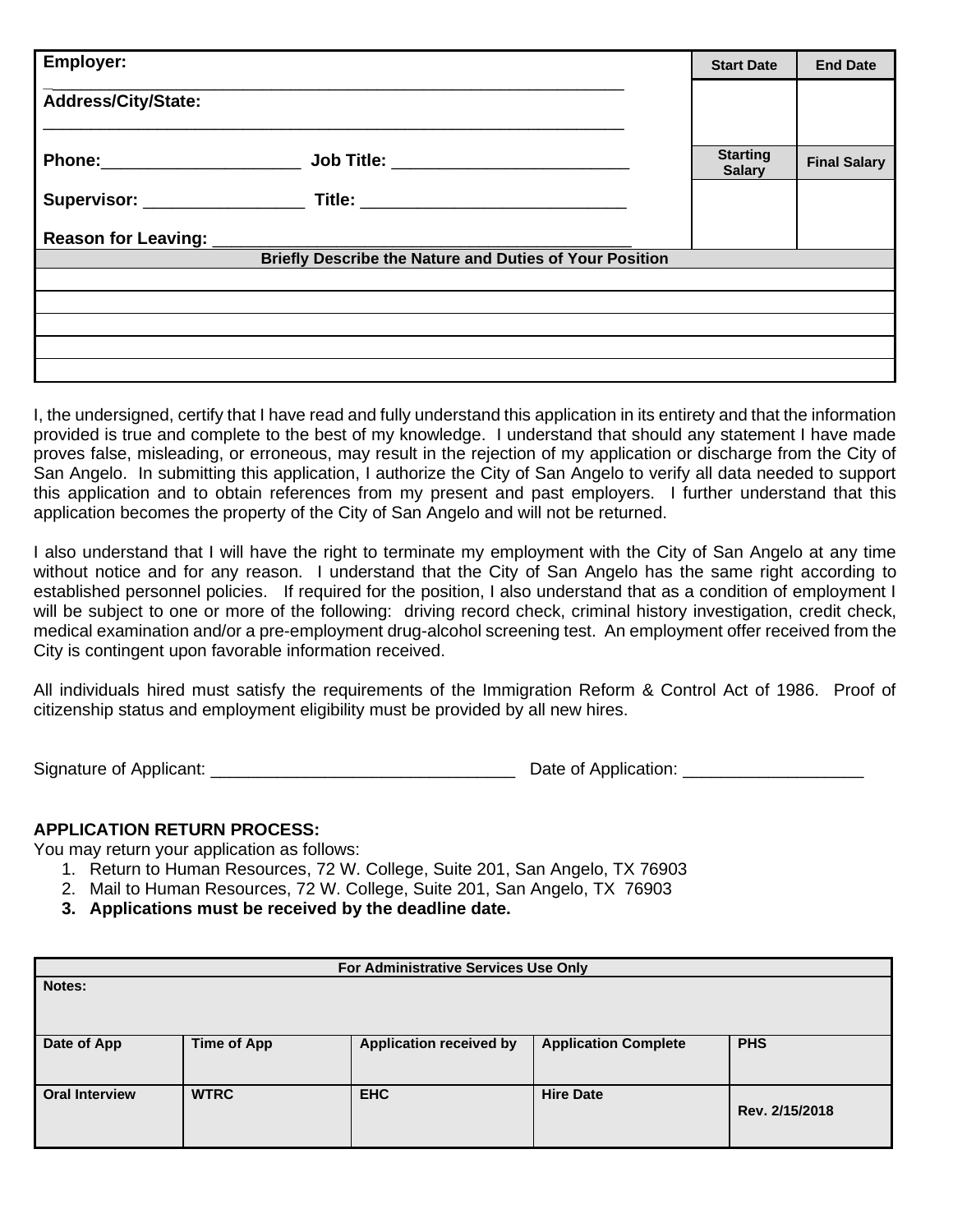# *This application questionnaire will be used to determine your eligibility for the position of Police Recruit.* **Deliberate misstatements or falsifications of required information are grounds for rejection.**

Answer all questions completely. If a question does not apply to you, enter "N/A" in the field provided. Additional pages will be provided if needed.

| Are you a US citizen? Yes $\Box$ No $\Box$                                             |
|----------------------------------------------------------------------------------------|
| Have you ever been arrested (regardless of conviction) by any law enforcement agency?  |
| Yes $\Box$<br>No<br>Note: This includes juvenile as well as adult instances of arrest. |
|                                                                                        |
|                                                                                        |
|                                                                                        |
|                                                                                        |
|                                                                                        |
|                                                                                        |
|                                                                                        |
|                                                                                        |
|                                                                                        |
|                                                                                        |
| Date:                                                                                  |
|                                                                                        |
|                                                                                        |
|                                                                                        |
|                                                                                        |
|                                                                                        |
|                                                                                        |
|                                                                                        |
|                                                                                        |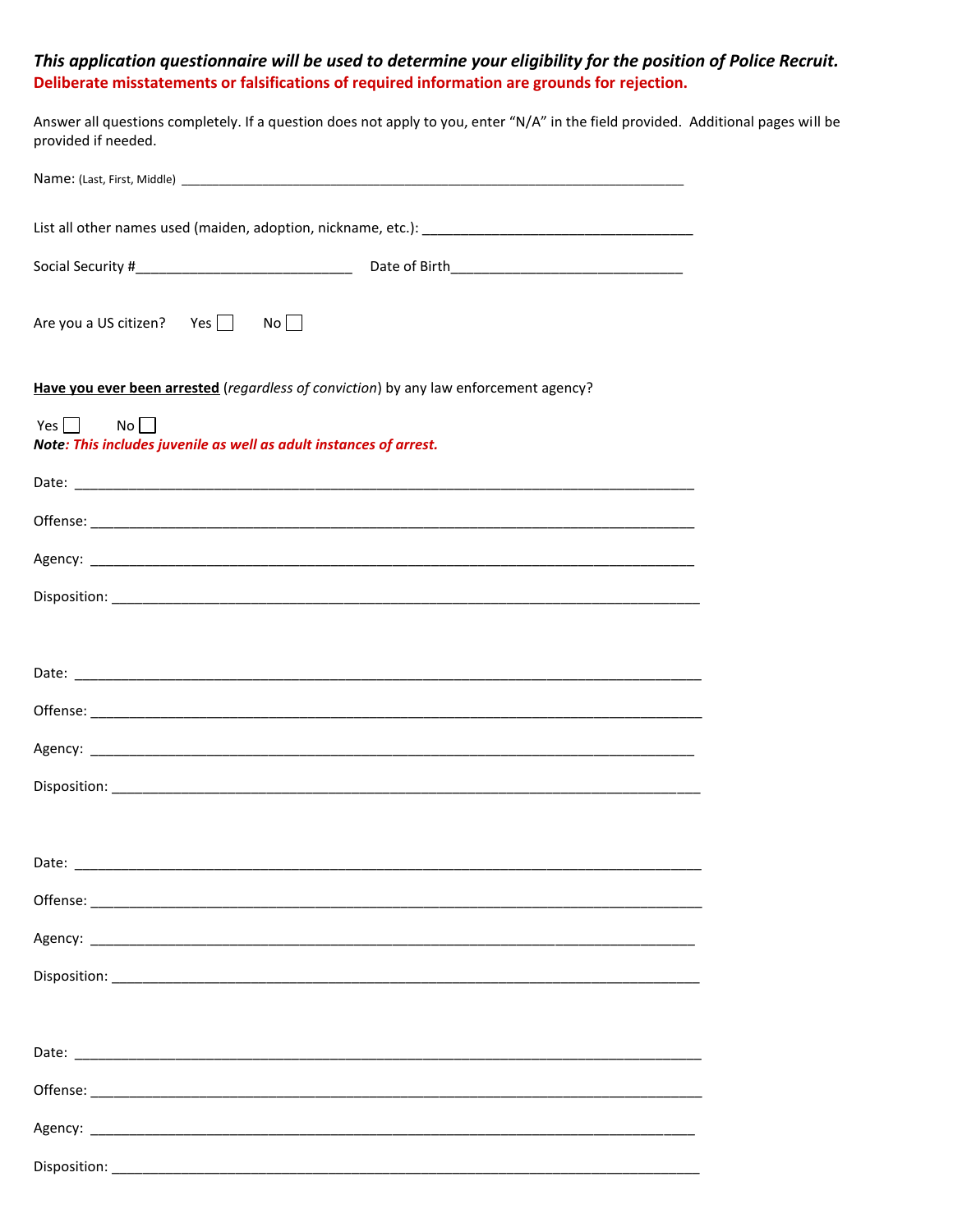| Have you ever committed a criminal offense, whether or not this act was detected? (i.e. burglary, criminal trespass, criminal mischief,                                                                                                                                                                                                                                                                 |  |
|---------------------------------------------------------------------------------------------------------------------------------------------------------------------------------------------------------------------------------------------------------------------------------------------------------------------------------------------------------------------------------------------------------|--|
| assault, forgery, theft, theft from employer, family violence, prostitution, sexual assault, bribery, retaliation, perjury, impersonating a<br>public servant, indecency with a child, incest, kidnapping, possession of child pornography, manufacture or delivery of a controlled<br>substance) Note: This includes juvenile as well as adult criminal offenses, Yes<br>$\overline{N}$ o $\overline{$ |  |
|                                                                                                                                                                                                                                                                                                                                                                                                         |  |
|                                                                                                                                                                                                                                                                                                                                                                                                         |  |
|                                                                                                                                                                                                                                                                                                                                                                                                         |  |
|                                                                                                                                                                                                                                                                                                                                                                                                         |  |
|                                                                                                                                                                                                                                                                                                                                                                                                         |  |
|                                                                                                                                                                                                                                                                                                                                                                                                         |  |
|                                                                                                                                                                                                                                                                                                                                                                                                         |  |
|                                                                                                                                                                                                                                                                                                                                                                                                         |  |
|                                                                                                                                                                                                                                                                                                                                                                                                         |  |
|                                                                                                                                                                                                                                                                                                                                                                                                         |  |
|                                                                                                                                                                                                                                                                                                                                                                                                         |  |
|                                                                                                                                                                                                                                                                                                                                                                                                         |  |
| List ALL traffic citations you have received in the last three years (3) years:                                                                                                                                                                                                                                                                                                                         |  |
|                                                                                                                                                                                                                                                                                                                                                                                                         |  |
|                                                                                                                                                                                                                                                                                                                                                                                                         |  |
|                                                                                                                                                                                                                                                                                                                                                                                                         |  |
|                                                                                                                                                                                                                                                                                                                                                                                                         |  |
|                                                                                                                                                                                                                                                                                                                                                                                                         |  |
|                                                                                                                                                                                                                                                                                                                                                                                                         |  |
|                                                                                                                                                                                                                                                                                                                                                                                                         |  |
|                                                                                                                                                                                                                                                                                                                                                                                                         |  |
|                                                                                                                                                                                                                                                                                                                                                                                                         |  |
|                                                                                                                                                                                                                                                                                                                                                                                                         |  |
|                                                                                                                                                                                                                                                                                                                                                                                                         |  |
| Disnosition:                                                                                                                                                                                                                                                                                                                                                                                            |  |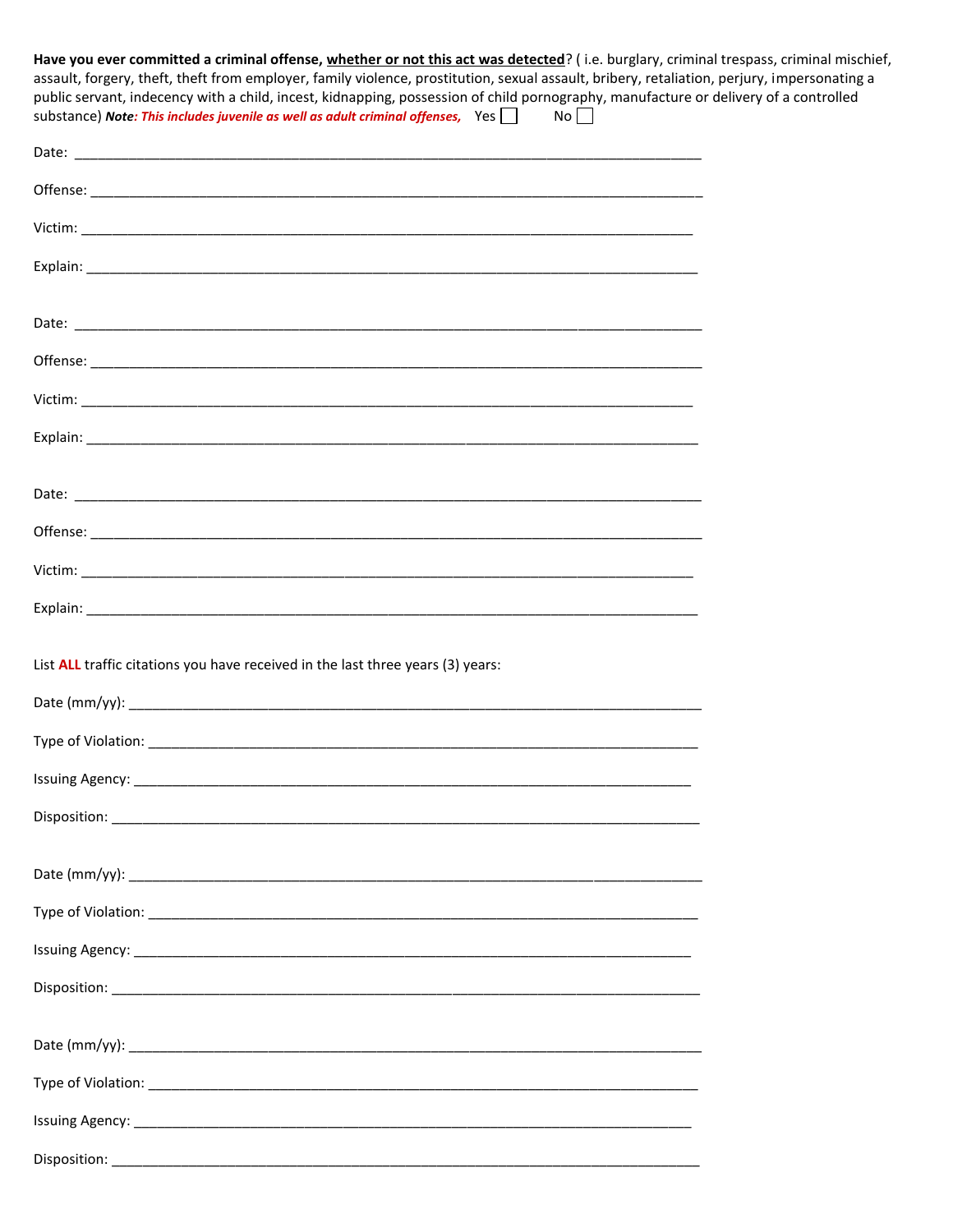| Have you ever been convicted of a no insurance violation or had your license suspended? Yes $\Box$ No $\Box$                                                                                                                                                                                                                                                                          |  |
|---------------------------------------------------------------------------------------------------------------------------------------------------------------------------------------------------------------------------------------------------------------------------------------------------------------------------------------------------------------------------------------|--|
|                                                                                                                                                                                                                                                                                                                                                                                       |  |
|                                                                                                                                                                                                                                                                                                                                                                                       |  |
|                                                                                                                                                                                                                                                                                                                                                                                       |  |
| List ALL accidents in which you have been involved in as a driver in the last three (3) years: (whether reported or not)                                                                                                                                                                                                                                                              |  |
|                                                                                                                                                                                                                                                                                                                                                                                       |  |
|                                                                                                                                                                                                                                                                                                                                                                                       |  |
|                                                                                                                                                                                                                                                                                                                                                                                       |  |
| $\begin{picture}(150,10) \put(0,0){\vector(1,0){100}} \put(15,0){\vector(1,0){100}} \put(15,0){\vector(1,0){100}} \put(15,0){\vector(1,0){100}} \put(15,0){\vector(1,0){100}} \put(15,0){\vector(1,0){100}} \put(15,0){\vector(1,0){100}} \put(15,0){\vector(1,0){100}} \put(15,0){\vector(1,0){100}} \put(15,0){\vector(1,0){100}} \put(15,0){\vector(1,0){100}}$                    |  |
|                                                                                                                                                                                                                                                                                                                                                                                       |  |
|                                                                                                                                                                                                                                                                                                                                                                                       |  |
| $\textbf{Location:}\footnotesize\begin{picture}(10,10) \put(0,0){\vector(1,0){100}} \put(10,0){\vector(1,0){100}} \put(10,0){\vector(1,0){100}} \put(10,0){\vector(1,0){100}} \put(10,0){\vector(1,0){100}} \put(10,0){\vector(1,0){100}} \put(10,0){\vector(1,0){100}} \put(10,0){\vector(1,0){100}} \put(10,0){\vector(1,0){100}} \put(10,0){\vector(1,0){100}} \put(10,0){\vector$ |  |
|                                                                                                                                                                                                                                                                                                                                                                                       |  |
|                                                                                                                                                                                                                                                                                                                                                                                       |  |
|                                                                                                                                                                                                                                                                                                                                                                                       |  |
|                                                                                                                                                                                                                                                                                                                                                                                       |  |
|                                                                                                                                                                                                                                                                                                                                                                                       |  |
|                                                                                                                                                                                                                                                                                                                                                                                       |  |
|                                                                                                                                                                                                                                                                                                                                                                                       |  |
|                                                                                                                                                                                                                                                                                                                                                                                       |  |
|                                                                                                                                                                                                                                                                                                                                                                                       |  |
|                                                                                                                                                                                                                                                                                                                                                                                       |  |
|                                                                                                                                                                                                                                                                                                                                                                                       |  |
| Location: <b>Manual Constitution of the Constitution</b> of the Constitution of the Constitution of the Constitution of the Constitution of the Constitution of the Constitution of the Constitution of the Constitution of the Con                                                                                                                                                   |  |
|                                                                                                                                                                                                                                                                                                                                                                                       |  |
|                                                                                                                                                                                                                                                                                                                                                                                       |  |
|                                                                                                                                                                                                                                                                                                                                                                                       |  |
| $\begin{picture}(150,10) \put(0,0){\vector(1,0){100}} \put(15,0){\vector(1,0){100}} \put(15,0){\vector(1,0){100}} \put(15,0){\vector(1,0){100}} \put(15,0){\vector(1,0){100}} \put(15,0){\vector(1,0){100}} \put(15,0){\vector(1,0){100}} \put(15,0){\vector(1,0){100}} \put(15,0){\vector(1,0){100}} \put(15,0){\vector(1,0){100}} \put(15,0){\vector(1,0){100}}$                    |  |
|                                                                                                                                                                                                                                                                                                                                                                                       |  |
| Do you habitually use intoxicating beverages? Yes<br>$No$ $\vert$                                                                                                                                                                                                                                                                                                                     |  |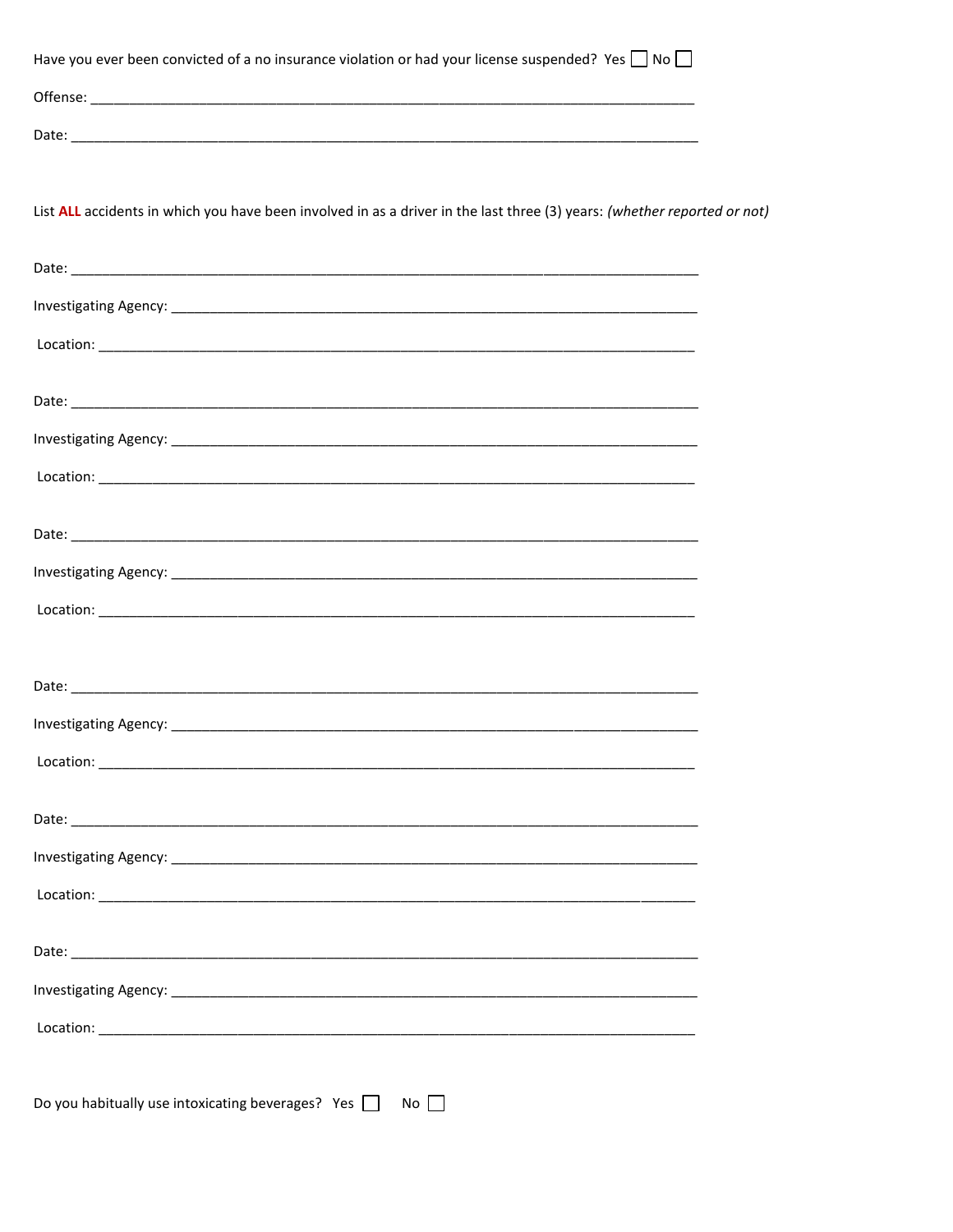**Have you ever committed any of the below criminal offenses, whether or not this act was detected?**

| <b>Offense</b>                                                           |                                          | Date of Offense |
|--------------------------------------------------------------------------|------------------------------------------|-----------------|
| <b>Criminal Negligent Homicide</b>                                       | Yes $\Box$ No $\Box$                     |                 |
| Kidnapping                                                               | Yes $\Box$ No $\Box$                     |                 |
| Indecent Exposure                                                        | Yes No                                   |                 |
| Indecency with a Child                                                   | Yes     No                               |                 |
| Incest                                                                   | $\Box$ No $\Box$<br>Yes I                |                 |
| <b>Bribery</b>                                                           | Yes $\Box$ No $\Box$                     |                 |
| Tampering with a Witness                                                 | Yes No                                   |                 |
| Retaliation                                                              | $Yes \perp No \perp$                     |                 |
| Perjury                                                                  | $Yes \bigsqcup No \bigsqcup$             |                 |
| Tampering/Fabricating Physical Evidence                                  | $Yes \tNo$                               |                 |
| Tampering with a Governmental Record                                     | Yes $\Box$ No $\Box$                     |                 |
| <b>Impersonating Public Servant</b>                                      | Yes $\Box$ No $\Box$                     |                 |
| Permitting/Facilitating Escape                                           | $Yes \tNo$                               |                 |
| Implements for Escape                                                    | $Yes \perp No \perp$                     |                 |
| Abuse of Official Capacity                                               | Yes $\Box$ No $\Box$                     |                 |
| <b>Official Oppression</b>                                               | $Yes \perp No \perp$                     |                 |
| Violation of Civil Rights of a Prisoner                                  | $\blacksquare$ No<br>Yes I               |                 |
| Misuse of Official Information                                           | $Yes \nightharpoonup No \nightharpoonup$ |                 |
| Theft by Public Servant of Government                                    | Yes $\Box$ No $\Box$                     |                 |
| Property over which he exercises control<br>in his/her official capacity |                                          |                 |
| Abuse of Corpse                                                          | Yes  <br>  No                            |                 |
| Prostitution                                                             | Yes $\Box$ No $\Box$                     |                 |
| <b>Promotion of Prostitution</b>                                         | $\blacksquare$ No<br>Yes                 |                 |
| Aggravated Promotion of Prostitution                                     | $\Box$ No $\Box$<br>Yes                  |                 |
| Sexual Performance by a Child                                            | Yes No                                   |                 |
| Possession of Child Pornography                                          | $Yes \bigsqcup No$                       |                 |
| <b>Gambling Promotion</b>                                                | $\Box$ No<br>Yes                         |                 |
| Possession of Gambling Devices,<br>Equipment, or Paraphernalia           | $Yes \nightharpoonup No \nightharpoonup$ |                 |